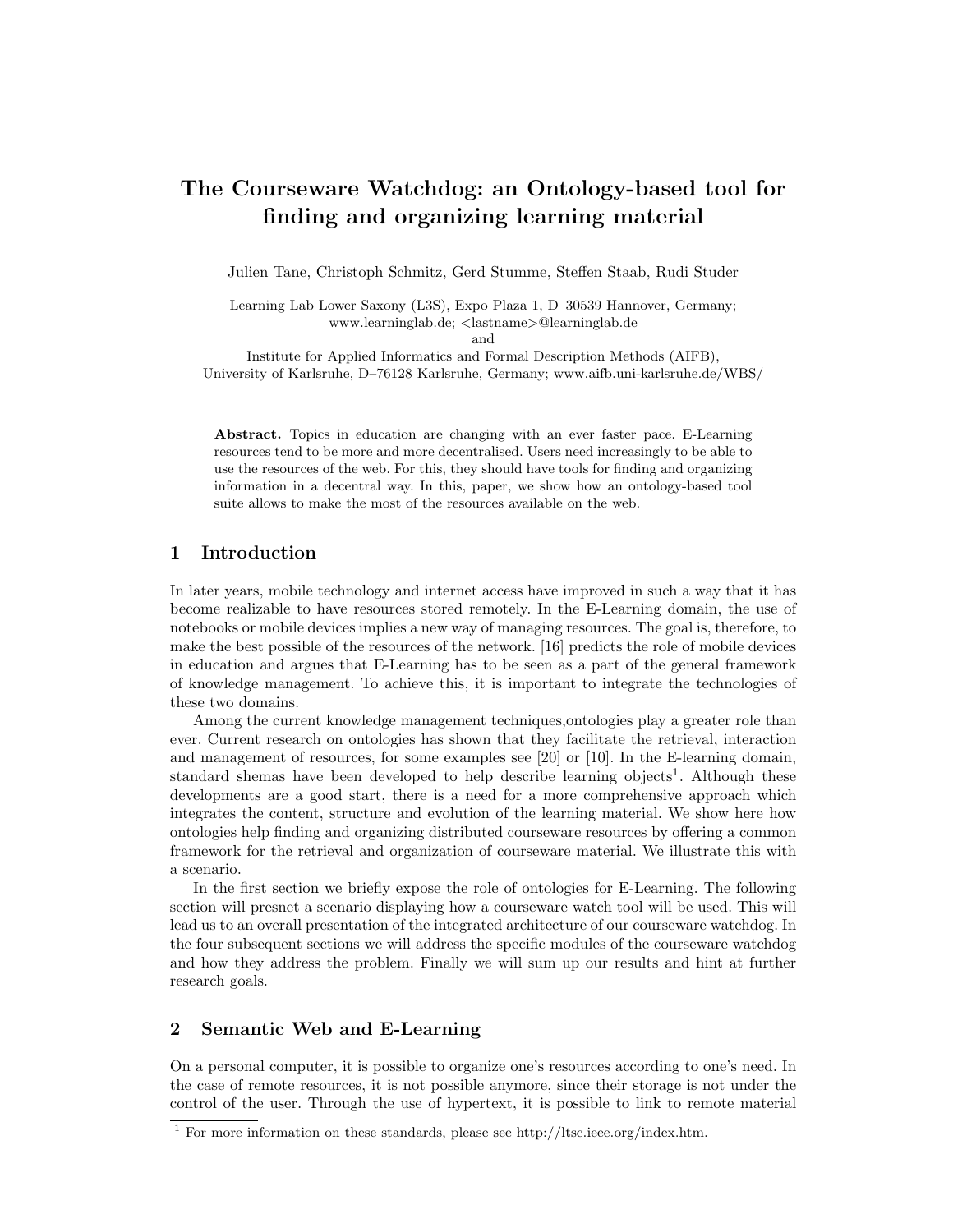and retrieve it when needed. However, the particular problem of finding and organizing this remote material is crucial, if one to make the most of remote material. Since forcing the storage position is neither possible nor desirable, the only remaining alternative is querying. But, no matter how good the indexing mechanism of search engine are, it is not possible to retrieve learning material in the web using only keyword queries. Solving this issue requires to be able to query semantically for resources.

[2] show that standards like LOM or Dublin Core are getting importance. They provide increased information on the learning material that is to be found in the web. However, their simple structure prohibits their use for modeling more complex knowldege. [19] explains how Semantic Web technologies based on ontologies can improve different aspects of the management of E-Learning resources. Indeed, ontologies are a means of specifying the concepts and their relationships in a particular domain of interest. Web Ontology languages , like OWL, are specially designed to facilitate the shaing of knowledge between actors [18] in a distributed environment. We wish to emphasize here on diverse advantages.

From the modelling point of view ontology languages are not only able to integrate<sup>2</sup> LOM and Dublin Core metadata , but also allow for the extension of the description of the learning  $\omega$ bjects<sup>3</sup> with non standard metadata, thus giving users and groups of users more flexibility when sharing resources.

Ontologies were also successfully used for integrating resources in heterogenous repository networks as well as in multiple applications: annotation, content browsing, content structuration.

Research in the E-Learning domain shows that standardisation is needed<sup>4</sup>, but we think these should be integrated in common framework, which we illustrate with a scenario and the description of our courseware watchdog.

#### 3 Scenario and User Requirements

To illustrate the ultimate goal and purpose of our tool, we will describe in this section a scenario. It will show the different tasks that need to be addressed when trying to find and organize courseware material.

#### 3.1 A Professor Preparing his Lectures

Professor Meyer is a university professor at a German university in the domain of computer science. He is in charge of some courses every semester. His main field of activities are: Data Mining and Knowledge Management. Since these fields of studies evolve very rapidly he has to be aware of the latest evolution of these domains.

At the beginning of the semester break, Professor Meyer prepares the two lectures and two seminars which he will give during the next semester. He already has material from previous lectures but he feels that there is still room for improvement in the different lectures.

These different courses are:

- "Introduction to Computer Science" designed for freshmen
- a "Knowledge Discovery" lecture for more advanced students.
- a seminar on "Knowledge Management"
- a seminar on peer-to-peer and web services.

<sup>2</sup> See http://wwww.imsgloabl.org/metadata/ ond RDF(S) LOM Binding.

<sup>&</sup>lt;sup>3</sup> For the purpose of the following scenario, the simpel case of an ontology integrating LOM, Dublin

Core and the ACM taxonomy should be sufficient.

 $^4$  See for instance the efforts of the Learning Technology Standard Commitee.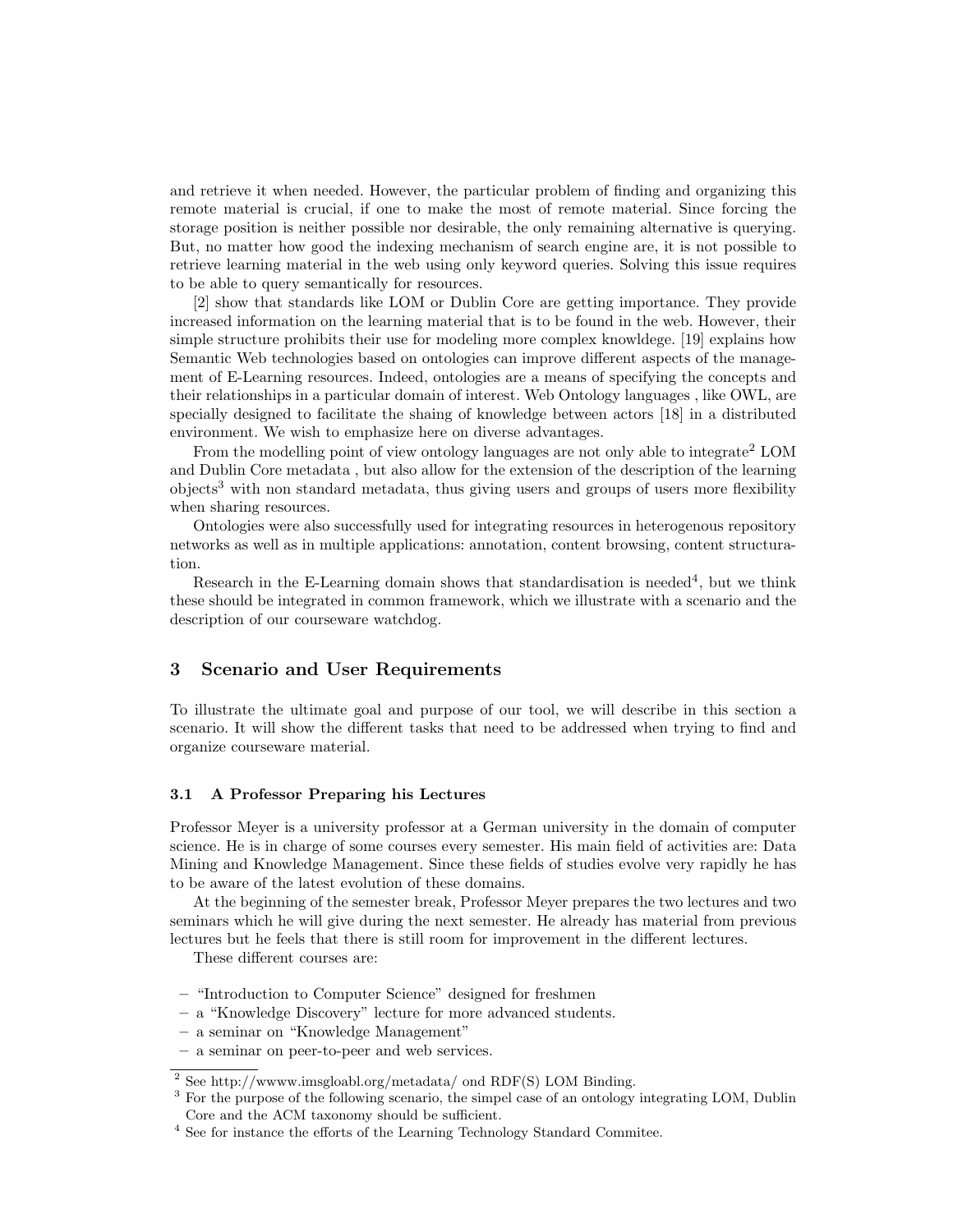Professor Meyer expects to find a lot of material accessible on the web for the first lecture and he already has some scripts which are more or less ready to be used. He has already annotated part of the material with educational markup using the LOM and Dublin Core standards, and using for the domain of computer science the well known ACM taxonomy.

Browsing Model and Content: Professor Meyer starts his tool for finding and managing remote resources. He planned the construction of the two courses in the following way: first, he needs to have an overview to plan what the different lectures should contain. He looks for an ontology on the different domains of his lectures. These ontologies contain both the most important concepts and instances of the domain.

Furthermore, he might be sharing the ontology with colleagues or reusing on the respective domain, he retrieved from a pool of existing ontologies. Therefore, he needs first to familiarize himself with its content and the meaning of the diverse concepts and relations. Because most user disagree on certain aspects of the modeling.

Of course, he can also access usual documents (HTML pages or PDF files through the use of the interface). This allows him to control the documents not by their position but rather by their conceptual representation as long as the relevant parts are represented in the ontology model.

Finding Relevant Material He now wants to find new material. For this, there are different approaches: either look for it in the world wide web or use structures that provides semantic metadata about learning material. We suppose, he has tools for this ready. Both tools use an ontology, which will in the end improve the interaction with the learning material.

He loads the two given ontologies which were stored in Professor Meyer's ontology registries as 'LOM + Computer Science".

Querying a Network of Semantically Annotated Material: Suppose our professor has access to an Edutella<sup>5</sup> network  $[17]$ . Edutella is a peer-to-peer framework, where the different peers provide semantically annotated metadata on learning material. It also allows for the integration of web services to gain access to material offered by libraries or similar repositories, see for example [1].

In order to find new relevant material, Professor Meyer first needs to define a query using an Edutella query interface<sup>6</sup>. So Professor Meyer looks for a lecture on the topics "Algorithmics" or "Knowledge Discovery". Using the query interface, he defines a query:

look for a "Lecture" which "hasTopic"<sup>7</sup> "Algorithmics" or which "hasTopic" "Knowledge Discovery" and retrieve also for each match the values of properties "dc:title" and "dc:author"

He sends the query to the network and gets an answer. He can then browse the lectures having as topic "Algorithmics" or "Knowledge Discovery". He can then send more queries to the Edutella network to get more information about the specific lectures or authors that are of interest to him.

<sup>&</sup>lt;sup>5</sup> In this scenario we will take edutella as a prototypical distributed network of semantically (basically  $LOM + Dublin Core + \ldots$ ) annotated learning material. Another example could have been POOL, see [9].

<sup>&</sup>lt;sup>6</sup> there exists already different edutella query interfaces such as Conzilla, or the one integrated in the courseware watchdog in this paper

<sup>7</sup> this has been simplified for sake of simplicity. But the interfaces allow to do this in a very simple ways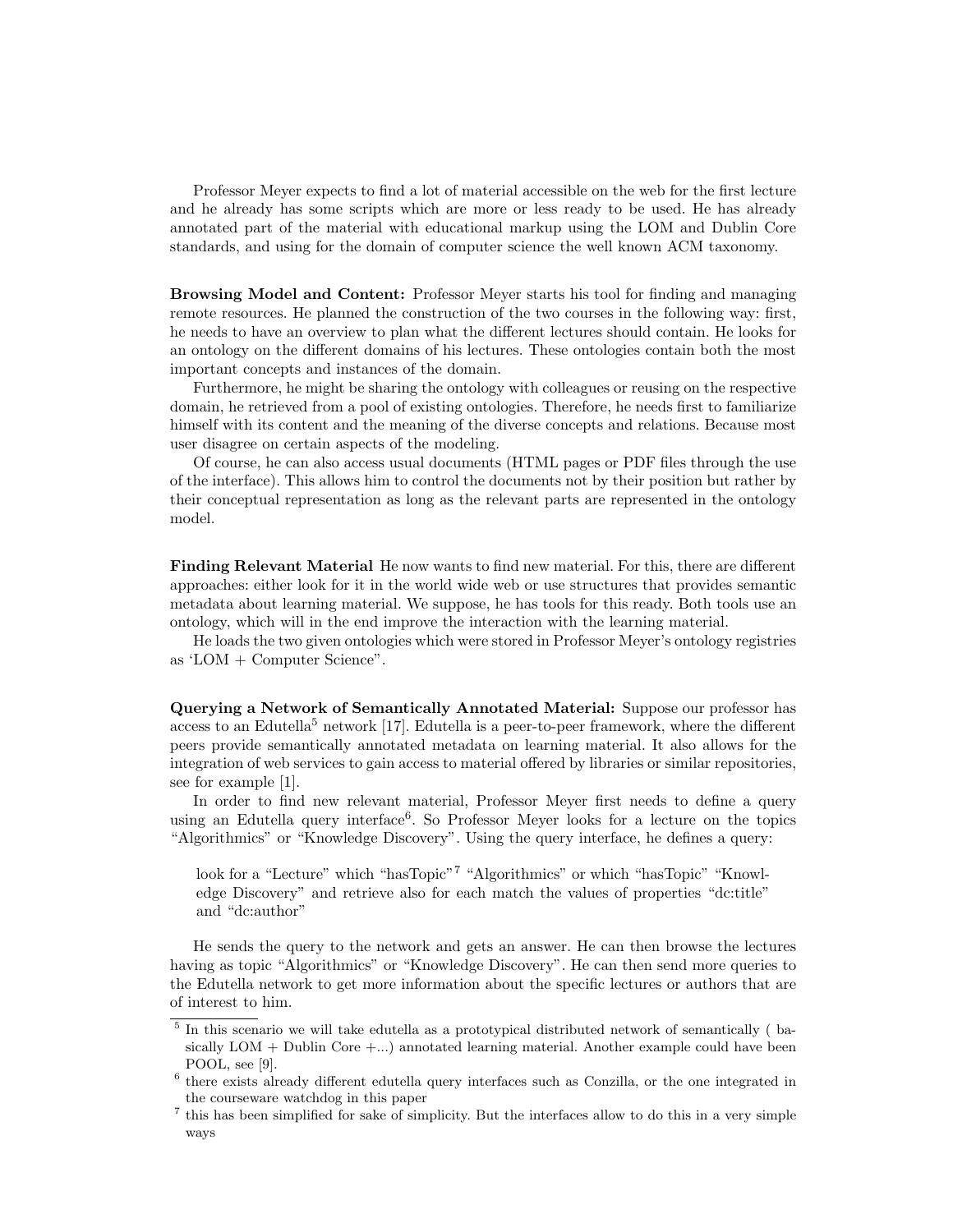Finding Learning Material on the Web: Professor Meyer knows some internet web site for the topics that are of interest to him. He is quite certain some interesting material would be accessible there, had he only the time to browse the sites.

The courseware watchdog assorts him with a focused crawler which follows the links starting from his start pages, and retrieves relevant material. To describe his topic of interest, prof. Meyer uses an ontology. Using the browsing interface of the ontology, he can select the topics and elements he is most insterested in.

He decides to send two crawlers to search new material on Knowledge Management and Peer-to-Peer. For this, he selects the corresponding concepts as well as other concepts that seem to be relevant in both domains. Then he sends the focused crawlers by giving them start pages: for example homepages of the European projects Ontoweb and SWAP. The crawler will follow the links of the web until it finds web documents with enough elements corresponding to its query. The crawler uses the ontology for guiding the search by expanding the query through diverse ontological means. The retrieved results can finally be browsed by using the same ontology.

Cluster the Documents: Professor Meyer now wishes to organize the documents he has retrieved. Ideally, he wants to group similar documents together and structure the documents according to certain criteria. For this, he uses the Subjective Clustering mechanism which allows him to cluster the documents using their conceptual similarities. By choosing an ontology specific to the domain of interest, he will be able to cluster related documents closely together since it will make use of the conceptual information coded into the ontology to perform better than common clustering techniques.

Moreover, it is important for him to be able to understand the clusters, for this he needs special vizualizations techniques, which allow him to understand why the documents have been grouped together.

Evolution: Professor Meyer wants to be aware of the evolution of the vocabulary of his field and be able to augment his ontology of the domain. For this, he can use tools to find frequent terms out of a corpus of documents. These terms can be either single terms or multiword terms ( for example: "knowledge discovery", or "computer science"). By having a look at the frequent terms he should be able to find out new techniques or methods which might be of interest to him. If he decides that some terms interest him, he will be able to integrate them into the ontology.

#### 3.2 User Requirements

From the preceding scenario, one can extract the diverse tasks that need to be supported by a courseware watchdog. These can be summed up in the following list.

- understanding the ontology and browse the content
- querying semantically annotated resources repositories
- retrieving relevant material through crawling
- organizing the documents according to the ontology
- updating the ontology and knowledge base according to current data

Since ontologies can be used in all these tasks to improve user interaction, find or structure the data, it is desirable to integrate them in a common framework.

It should be noted that the two retrieval approaches: querying repositories and retrieving elements through crawling can be considered as complementary. While one is working on metadata described in a specific semantic model, the other tries to use the resource and its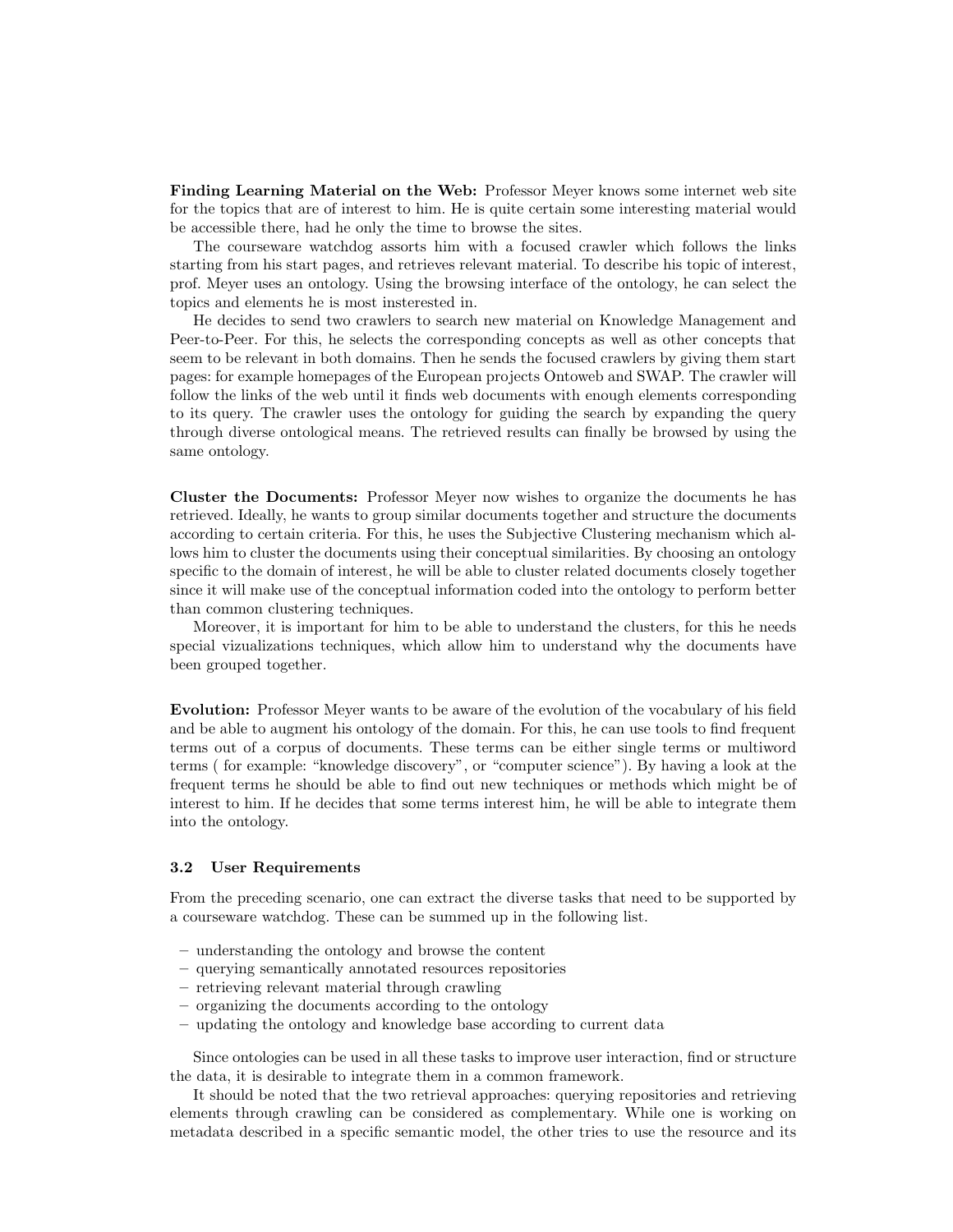

Fig. 1. The components of the Courseware Watchdog.

relation to a semantical model to select it. In both cases, the interaction with the model is necessary.

The use of the semantic model makes it then simple to use a conceptual browsing material to interact with the diverse tools make use of the browsing interface to start the retrieval, or to visualize the results. This will allow the use of one ontology and therefore a specific semantic for two different kind of queries

Moreover, the scenario shows that these five tasks are not completely independent. Not only do they all share the ontology of the domain, but they also share their results. Indeed, the results of a search<sup>8</sup> can be browsed or clustered, or either new concepts and instances can be extracted from the documents. The information about these documents will then be stored in the knowledge base and the user does not have to know the position of the specific resources.

If the resources are integrated into the ontology, they can be then manipulated semantically. And the metadata attached to them can be reused for other needs, thus reducing the modelling parts. In the rest of this article, we will describe our courseware watchdog framework, starting with a general description of the framework, before considering each module independently.

## 4 Courseware Watchdog

The courseware watchdog described in this paper addresses the preceding requirements by using a comprehensive approach which exploits concepts from the Semantic Web, such as ontologies, in an E-Learning scenario [19]. It is part of the PADLR framework (Personalized Access to Distributed Learning Repositories) that builds upon a peer-to-peer approach for supporting personalized access to learning material.<sup>9</sup>

When developing the Courseware Watchdog, we aimed at addressing the different problems made appearant by the previous scenario. The tasks to be solved are addressed by different

<sup>8</sup> Which could be performed in the edutella or network in the web

 $9$  http://www.learninglab.de/pdf/L3S\_padlr\_17.pdf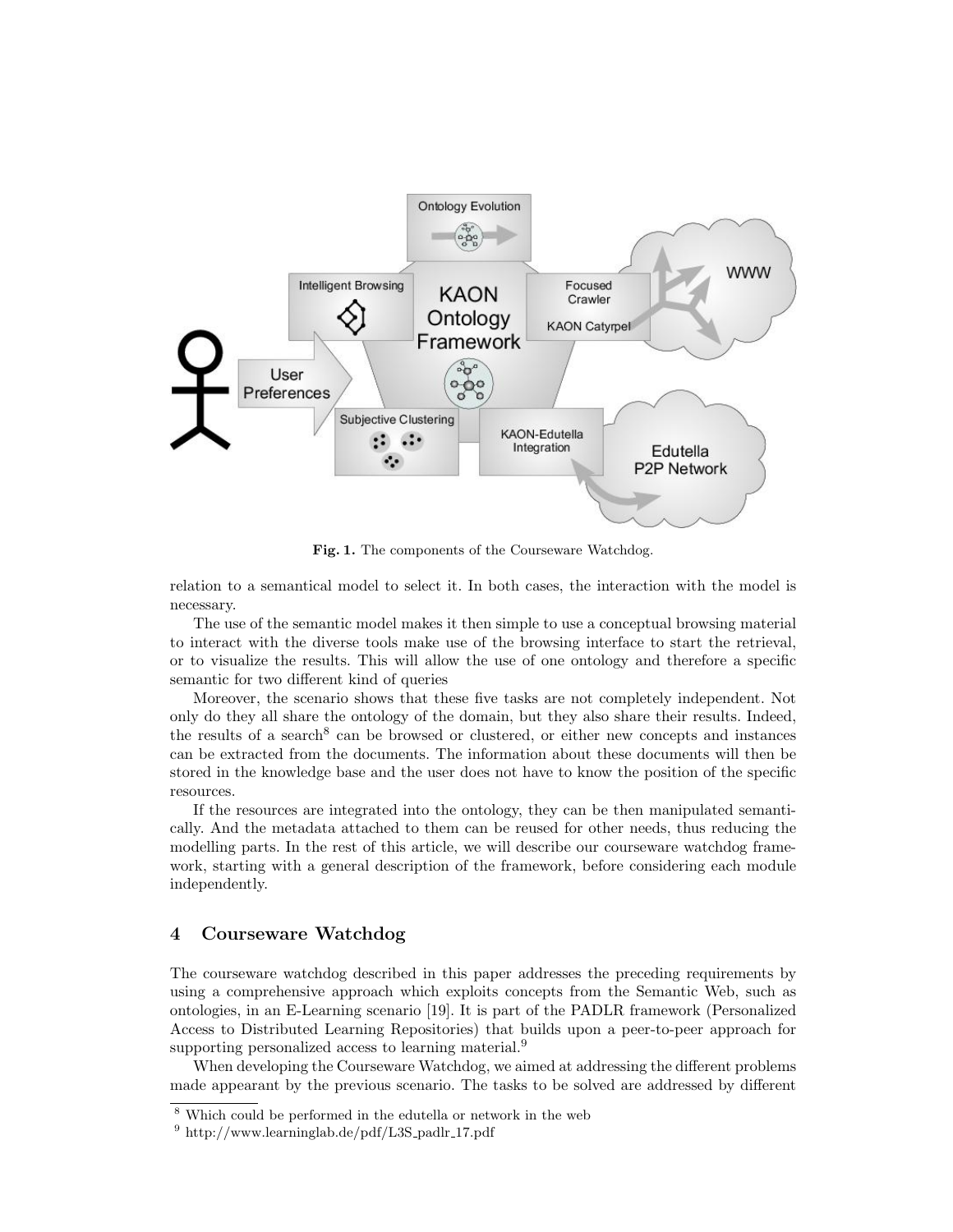modules. One important goal was to use a single semantic model for the different tools. We tried to integrate the different tools together. We show that their combination offers the user a single simple tool for tasks depending on each other. The Courseware Watchdog consists of the following components (see Figure 1):

- Visualization and intelligent browsing allows the browsing of the model and knowledge base in order to improve the interaction between the user and the content.
- $-$  A *focused crawler* will find related web sites and documents that match the user's interests. The crawl can be focused by checking new documents against the user's preferences as specified in terms of an ontology.
- $-$  Integration into the *Edutella framework* enables to query for metadata on learning objects with an expressive query language
- As different users may have different points of view, subjective clustering techniques are used to generate subjective views onto the documents.
- In order to reflect changes and trends within the field of interest, ontology learning methods will be employed to facilitate ontology evolution.

All the modules mentioned are built on top of an ontology framework named KAON. For more details on the ontology model, as well as on the KAON API we refer to [7], or to the KAON Developer documentation<sup>10</sup>. However, it should be noted that more integration issues have been addressed.

Integration in the courseware watchdog is done at different levels:

- at the semantic level through ontologies
- at the web structure level the structure of the graph of web document is stored in an ontology
- at the structure level of the corpus the different algorithm for the clustering and ontology evolution use the same corpus model

This common integration model allows to use both the browsing and the querying of the resources available or discovered. Or it allows the interaction with the results of algorithm. For instance, it is then possible to use the clustering results as input to the ontology evolution.

## 5 Browsing of Watchdog Data

As shown in the scenario, the interaction of the user with the ontology is crucial for all ontology-based tools. In the courseware watchdog, this is done using the browsing component. By displaying specific hierarchies<sup>11</sup> as lattices, it gives the user simple entry points on the data accessible.

Formal Concept Analysis [8, 21] is a conceptual clustering technique which allows the display of hierarchies of concepts. The courseware watchdog follows a recent implementation a Conceptual Email Management system (CEM) which supports exactly this navigation in collections of emails [6]. When applied to learning material, the multiple inheritance within this hierarchy provides a rich conceptual landscape for navigating and retrieving the educational media.

Through Formal Concept Analysis, it is possible to display multiple inheritance as well as multiple instantiation in a very easy way, and permits also diverse views on data. For example, 2 displays the hierarchy of subconcepts of "algorithm". One can see that there are instances of "sorting algorithms" which are also "recursive" and "parallel" in the current

<sup>10</sup> http://kaon.semanticweb.org.

 $11$  For example, it displays the concept hierarchies or topic hierarchies.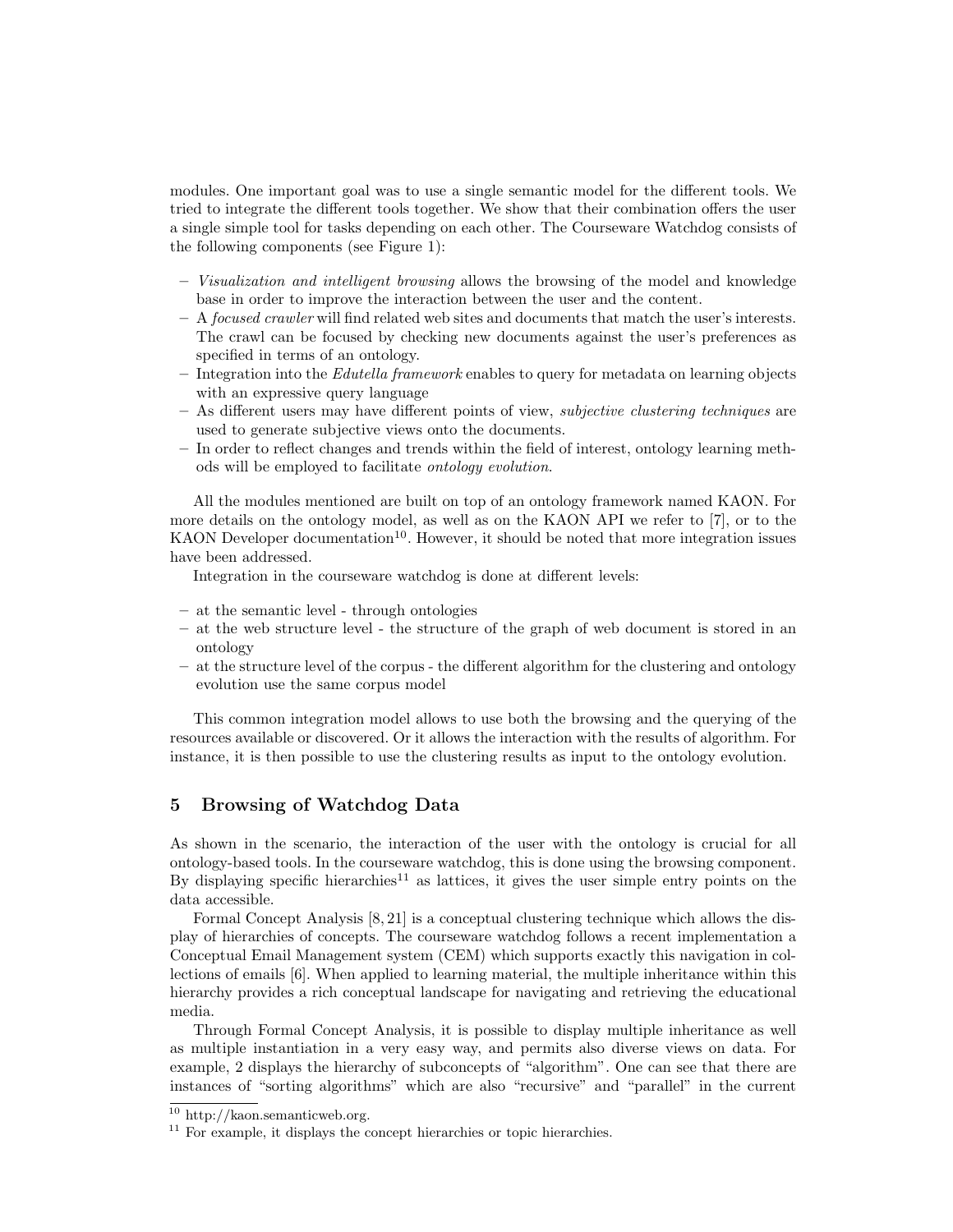

Fig. 2. The browsing interface of the courseware watchdog

knowledge base associated with the ontology. Through the relational browsing ( i.e: simple technique allowing to jump from the display of an instance or concept to another instance or concept by following the relation they have) it is possible to navigate through the relation of the ontologies, and then display different kinds of hierarchies according to one's needs. By clicking on the concept "String matching algorithms", you will be able to find its instances, for example "Boyer-Moore" algorithm, find the lectures which refer this algorithm, by following the relation "isReferedBy" of the instance "Boyer-Moore"( selected in the right panel of 2.).

As generic way of interacting with the ontology, this component plays a central role in the courseware watchdog, since it allows, additionally to the browsing, the querying or selection of entities which can be then used in the crawling, clustering or evolution process.

## 6 Focused Crawler and Edutella

In this section, we will describe the two retrieval components which allow the user to find material according to his interest. In both cases, the ontology browsing can be used to define the elements that should be looked for. Thereby the focused crawler is able to look for material in the web without prior annotation<sup>12</sup>, whereas the edutella approach presupposes that the learning objects are semantically annotated.

#### 6.1 Focused Crawler

A web crawler is a program that collects data from the web automatically by following links extracted from web documents. Thus, a portion of the web is traversed in a breadth-first manner, usually without regarding the relevance of the collected documents with respect to the user's needs. In order to restrict the traversal to material relevant to the user, the crawling

<sup>12</sup> But it is also able to cope with annotated material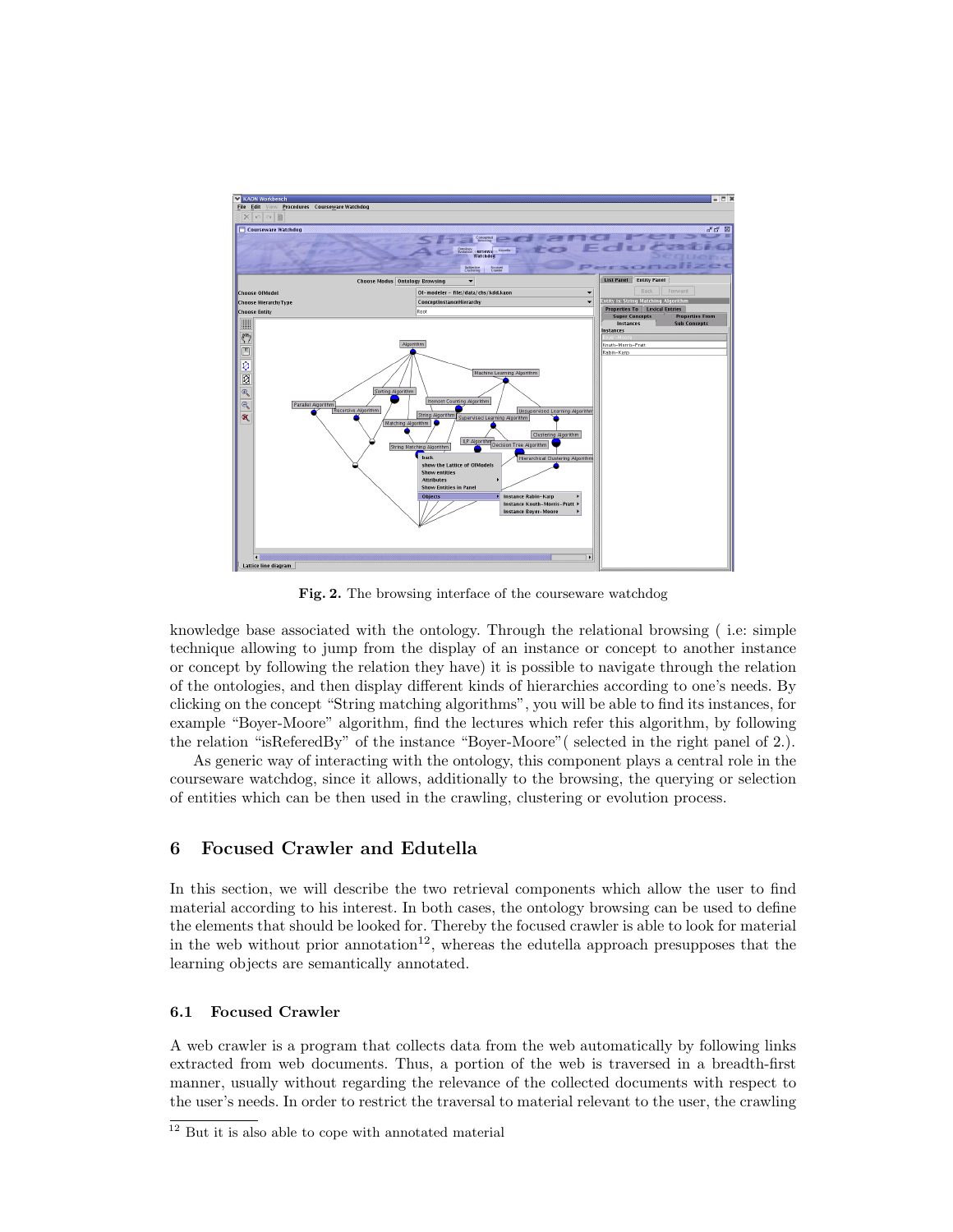process can be *focused*<sup>13</sup>. Focusing in this context means preferring those links in the crawling process that appear to be pointing to relevant documents.

Our focused crawler [14] is an ontology-based focused crawler embedded in the KAON environment for ontology-based tools. With it, the user can specify topics of interest in terms of an ontology. The user's preferences, i. e. entities in the ontology, and the ontology itself are then used to compute the relevance of documents and hyperlinks. After simple linguistic preprocessing (HTML tag removal, stemming etc.), lexical entries of the ontology are matched against the text, and a relevance score is computed.

The structure of the ontology allows determining a useful measure of relevance, even if no exact match can be found. Several relevance measures can be used, which compared favourably against breadth-first search or simple keyword-based measures.

For example a user can indicate that he is interested in the topic of "Machine Learning Algorithm". When searching for "Machine Learning Algorithm", the focused crawler may for instance come along the web pages of a course on "Knowledge Discovery". The crawler will then update the ontology, and will return the page with a certain score.

Of course, there is a need in the end to use and understand the results of the crawling. For this, two different approaches can be used. First of all, the results of the crawling are put into an ontology-driven corpus model. This ontology can be used to interact with the user.

#### 6.2 Integrating the Edutella Peer–to–Peer Network

The courseware watchdog includes the possibility to access the Edutella peer-to-peer network. Peer-to-peer (P2P) networks are decentralised networks, which allow for publishing and searching resources based on direct collaboration between its nodes.

The Edutella network applies the P2P paradigm to the exchange of structured information about available learning resources.<sup>14</sup> A common data model facilitates the integration of data sources such as relational database systems or XML and RDF repositories. Thus, all of these can act as Edutella peers.

For instance, our lecturer may query Edutella. He will then be able to locate relevant material on the P2P network which has been provided by other Edutella users. This way, he may for instance come across further lectures and tutorials about the topics he is interested in.

In the courseware watchdog, the Edutella module has two functionalities. First, it can serve as a provider in the network. That is, it can propose diverse ontologies or metadata repositories. Thus, a professor can offer his courses online.

Second, the user can send queries to the Edutella network which he has previously defined by using the ontology browsing interface. The user does not need to know the Edutella query language to refine queries. He has a repository of template queries which he can adapt to his own need by simply selecting the concept, property or instance in the ontology which fits his need and replace the free suitable variable of the query (cf Figure 3) by the URI of the resource. This, of course makes it a lot easier to use for simple users, who surely would not want to learn any query language.

Of course, because of the integration of the whole in a common data model it is possible to visualize the results using the browsing interface.

## 7 Subjective Clustering

As shown in the scenario, a lecturer has access to a lot of course material which he needs to organize (For example, lectures he retrieved through the focused crawler or Edutella). Of

 $\frac{13}{13}$  There are in the literature other focused crawler, see for example [3].

<sup>14</sup> http://edutella.jxta.org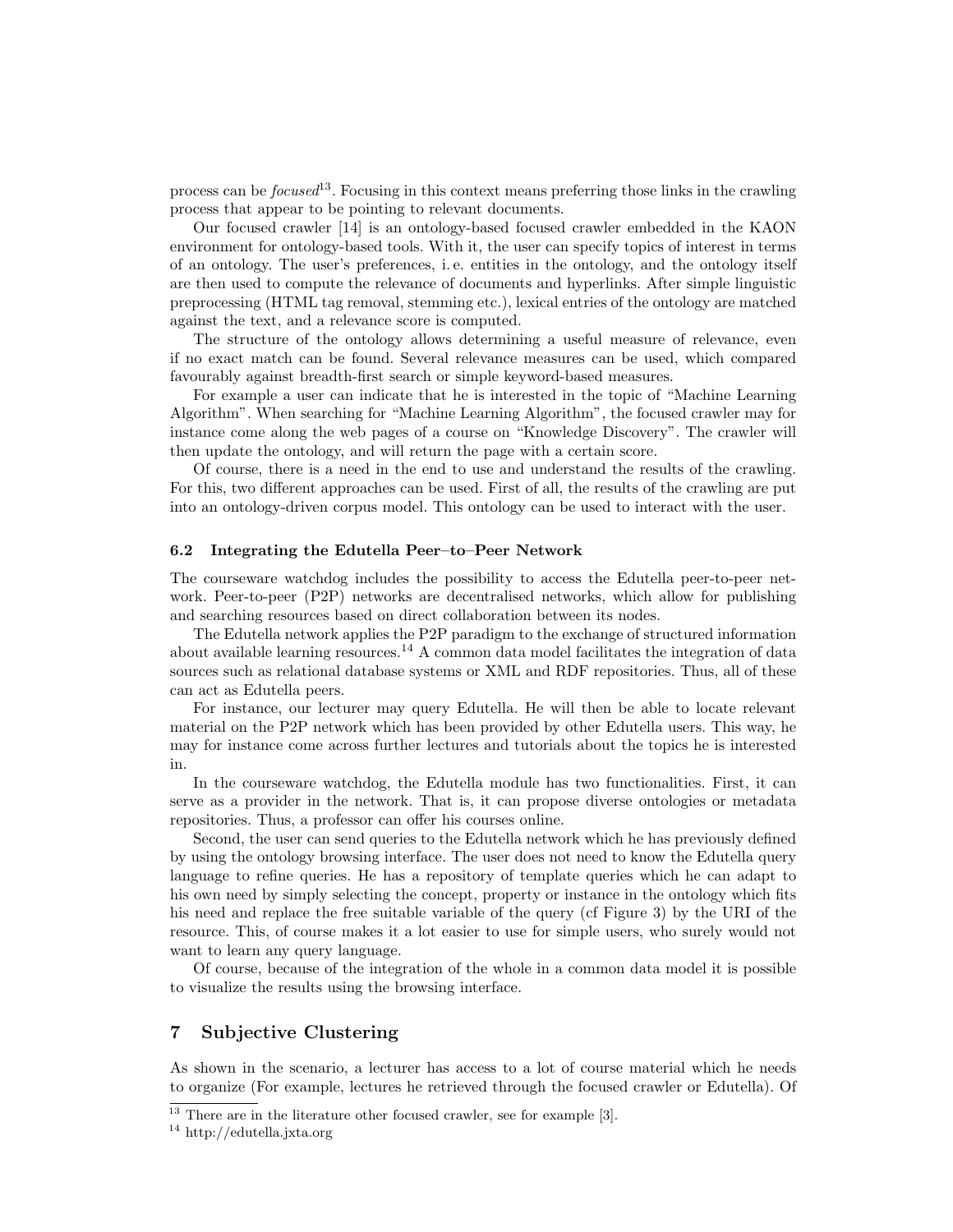

Fig. 3. Refining a query.

course he wants to group together documents according to their topics and similarities [12]. Because users typically do not want to exactly specify their complete profile and because users' profiles tend to change rather often (which is a major problem for recommender systems), we want to provide to the user views onto existing educational media. Conventional clustering techniques provide a first answer for this purpose.

Typically, however, clustering is used to give a single, "optimal" view on (learning) components. This is not suitable to account for the plurality of views that exist when looking at educational media. We have recently developed clustering mechanisms that allow to provide subjective views onto documents collections [11], which are based on an underlying ontology.

For instance, one view may concentrate on differences and similarities of the content of learning material, while another view may concentrate on its presentation form, or on the levels of skills and experiences needed. The lecturer can then use the first view to select the material which addresses the topics which are most relevant to his planned course. He might then use the second view in order to see how the material is distributed over different types of material like presentation slides, exercise sheets, or online demonstrations.

Following [13], we display the distribution of the most relevant terms of the diverse clusters through the use of a lattice displaying the diverse combinations of terms occuring in the clusters. This combination of the browsing and the clustering results helps the user to understand better the results of the clustering process and select in a simple way the lectures which interest him.

This allows a very simple interaction with clustering results and achieves the goal of helping the user in organizing his learning material. For example, Figure 4 shows how the user having selected two documents, he can relate them to the concept "Decision Tree algorithm" through the relation "topicOf". In the context of the managing of resources, he will then have the possibility to keep only the metadata of the documents that has clustered.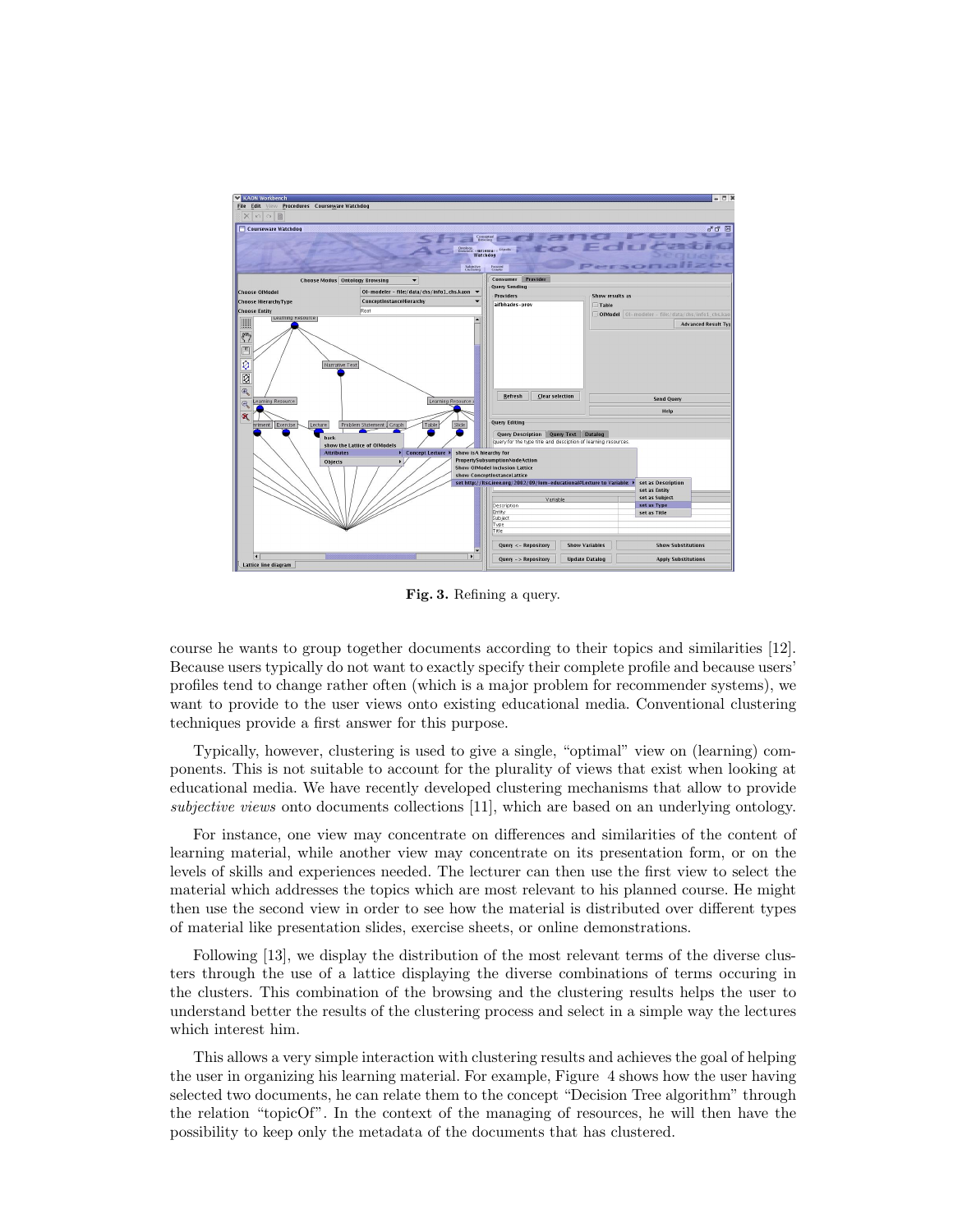

Fig. 4. Simple annotation helped by clustering.

## 8 Ontology Evolution

The courseware watchdog as presented in this paper so far builds heavily on a proper ontology that reflects what the user is interested in. However, over time such interests will invariably change together with the teaching/learning subject itself. Therefore, the ontology and the topics represented therein need to be updated. One must deal with several requirements incorporated in such updates:

Modifying the ontology: The ontology must remain consistent at all time we use the evolution functionalities of the KAON API, which insure that changes to the ontology will not corrupt it.

Introducing new concepts: The first requirement is about  $(i)$  recognizing that a new concept (e.g. a new topic) has appeared in the course material available in the network or on the Web,  $(ii)$  inserting this concept into the right place of the taxonomy, and  $(iii)$  linking it via further relations to other concepts.

We use methods in [15] to find relevant concepts. Moreover, we are working ontechniques to create ontologies semi-automatically. These will couple current hierarchy building techniques as we presented in [4] and [5] with the courseware conceptual browsing.

For instance, Web Services are today an emerging topic, and will probably have to be included in future courses on the Semantic Web. Hence 'Web Services' will be recognized as a term that denotes a new concept, since it occurs frequently in documents on the Semantic Web. It can be inserted into the concept hierarchy (e.g. as a subarea of computer science). It also must be related to other disciplines (e.g. to business process modeling and E-Business). For this, we use again the display of the browsing interface, where the user can select the place to insert the concept or instance. Then he can relate the new instances or concepts to other concepts or instances.

Although the difficult problem of ontology learning is not solved, we offer a tool that gives the user possibility to adapt his ontology and instance base according to the interesting concepts or instances found in the documents.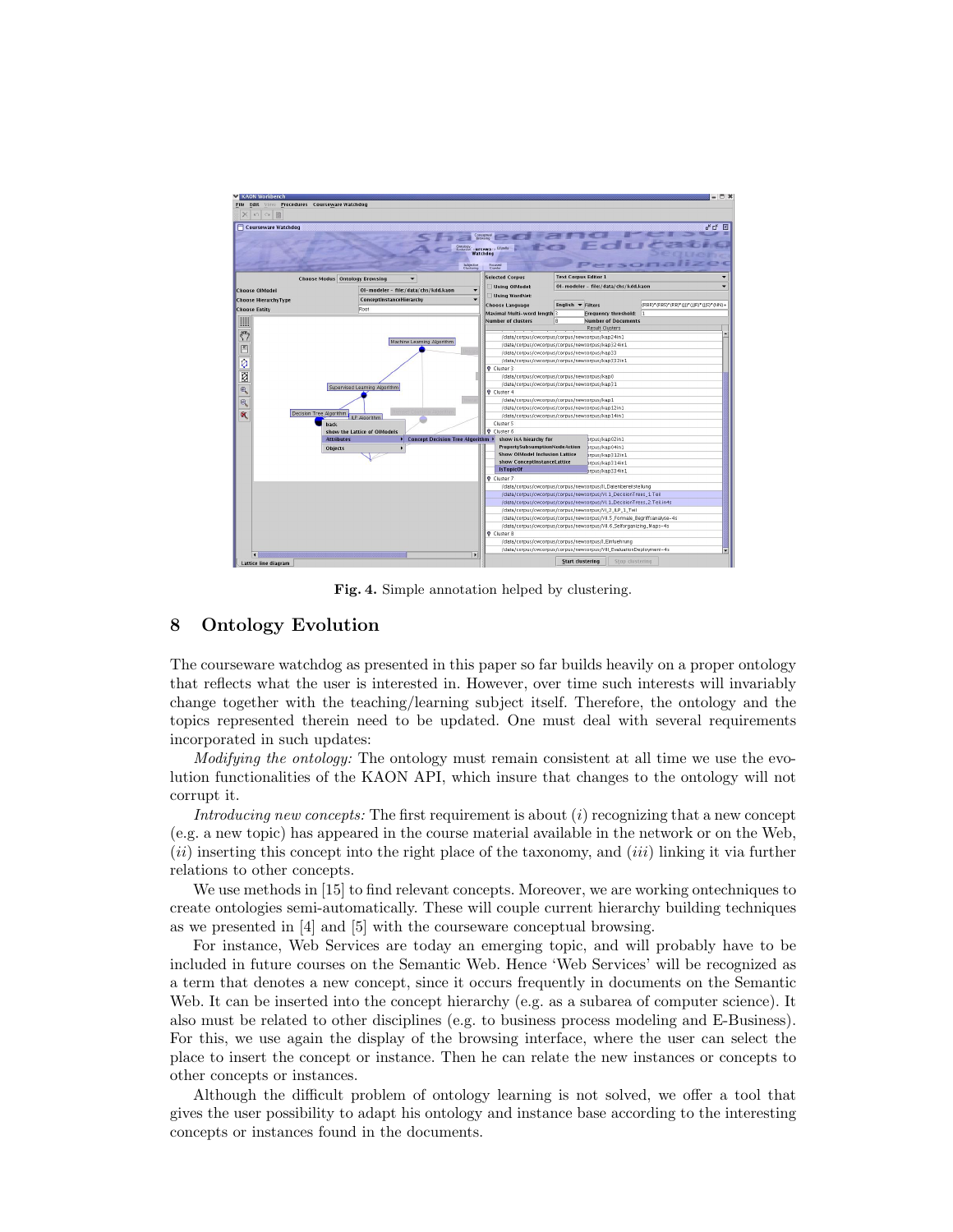# 9 Conclusion

The courseware watchdog is a comprehensive approach for supporting the learning needs of individuals in fast changing working environments, and for lecturers who frequently have to prepare new courses about upcoming topics.

As shown in the paper, the courseware watchdog addresses the different needs of teachers and students to organize their learning material. It integrates, on the one hand, the Semantic Web vision by using ontologies and a peer-to-peer network of semantically annotated learning material. On the other hand, it addresses the important problems of finding and organizing material using semantical information. Finally, it offers primtive solutions to the problem of evolving ontologies.

The components of the courseware watchdog need further improvement. For instance, focused crawling has to be improved by offering further measures for computing the relevance of documents based on the ontologies and available metadata, and ontology evolution needs further techniques for better reflecting changes in the underlying learning material,such as concept drift detection.

The courseware watchdog indicates how a Semantic Web based approach is better able to meet the retrieval ans management of remote resources, by providing tools for discovering and organizing these.

### Acknowledgements

We thank all members of our groups AIFB and FZI for intensive discussions and contributions, especially Marc Ehrig, Andreas Hotho, Boris Motik and Philipp Cimiano.

This research is partially funded by the German Federal Ministry of Education and Research (bmb+f).

#### References

- 1. Wolf Siberski Benjamin Ahlborn, Wolfgang Nejdl. Oai-p2p: A peer-to-peer network for open archives. In ICPP Workshops, pages 462–468, 2002.
- 2. Jan Brase and Wolfgang Nejdl. Ontologies and Metadata for eLearning, pages 579–598. Springer Verlag, 2003.
- 3. Soumen Chakrabarti, Martin van den Berg, and Byron Dom. Focused crawling: A new approach to topic-specific web resource discovery. WWW8 / Computer Networks  $31(11-16)$ , pages 1623– 1640, 1999.
- 4. Philipp Cimiano, Julien Tane, and Steffen Staab. Automatic acquisition of taxonomies from text: FCA meets NLP. In Proceedings of ECML/PKDD Workshop on Adaptive Text Extraction and Mining, Cavtat-Dubrobnik, Croatia.
- 5. Philipp Cimiano, Julien Tane, and Steffen Staab. Deriving concept hierarchies from text by smooth formal concept analysis. In Data Mining Fachgruppe Machinelles Lernen, Wissensentdeckung, editor, *Proceedings of GI Workshop Lernen - Wissen - Adaptivität (LLWA)*, pages 72–79, Karlsruhe, Germany, 2003.
- 6. Richard Cole and Gerd Stumme. CEM a Conceptual Email Manager. In Bernhard Ganter and Guy W. Mineau, editors, Proc. ICCS 2000, volume 1867 of LNAI, pages 438–452. Springer, 2000.
- 7. Errol Bozsak et al. KAON Towards a Large Scale Semantic Web. In G. Quirchmayr (Eds.) K. Bauknecht, A. Min Tjoa, editor, : Proc. of the 3rd Intl. Conf. on E-Commerce and Web Technologies (EC-Web 2002), pages 304–313, 2002.
- 8. Bernhardt Ganter and Rudolf Wille. Formal Concept Analysis: Mathematical Foundations. Springer, Berlin – Heidelberg, 1999.